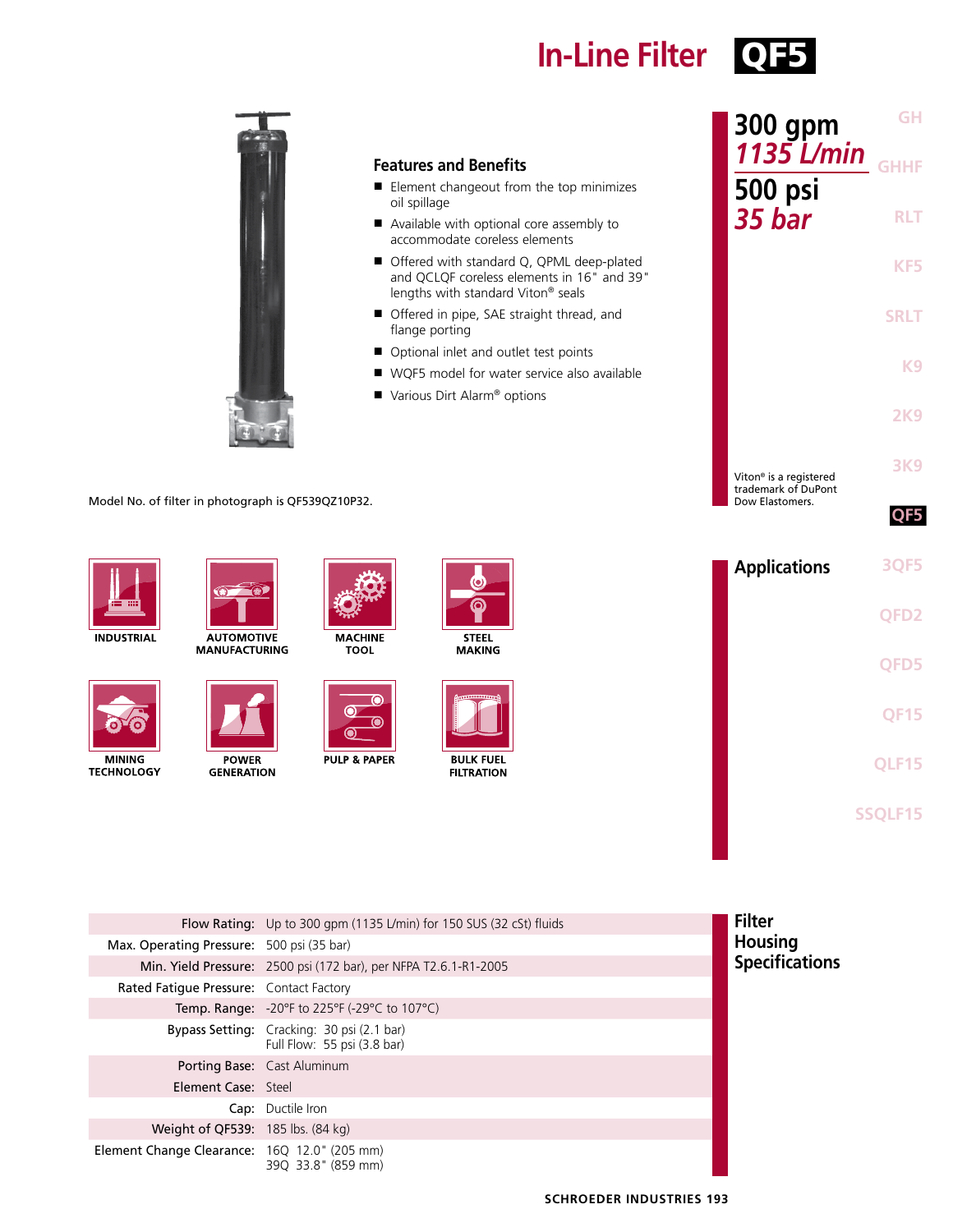



| Element<br><b>Performance</b><br><b>Information</b> |     |                                   |              | Filtration Ratio Per ISO 4572/NFPA T3.10.8.8<br>Using automated particle counter (APC) calibrated<br>per ISO 4402 |               | Filtration Ratio per ISO 16889 | Using APC calibrated per ISO 11171 |
|-----------------------------------------------------|-----|-----------------------------------|--------------|-------------------------------------------------------------------------------------------------------------------|---------------|--------------------------------|------------------------------------|
|                                                     |     | Element                           | $B_v \ge 75$ | $\beta_{\mathbf{y}} \ge 100$                                                                                      | $B_v \ge 200$ | $B_v(c) \ge 200$               | $B_{x}(c) \ge 1000$                |
|                                                     |     | Z1/CLQFZ1/PMLZ1                   | < 1.0        | < 1.0                                                                                                             | < 1.0         | <4.0                           | 4.2                                |
|                                                     |     | Z3/CLOFZ3/PMLZ3/PMLAS3V/AS3V      | < 1.0        | < 1.0                                                                                                             | 2.0           | <4.0                           | 4.8                                |
|                                                     | 16O | Z5/CLOFZ5/PMLZ5/PMLAS5V/AS5V      | 2.5          | 3.0                                                                                                               | 4.0           | 4.8                            | 6.3                                |
|                                                     |     | Z10/CLQFZ10/PMLZ10/PMLAS10V/AS3V  | 7.4          | 8.2                                                                                                               | 10.0          | 8.0                            | 10.0                               |
|                                                     |     | Z25/CLQFZ25/PMLZ25                | 18.0         | 20.0                                                                                                              | 22.5          | 19.0                           | 24.0                               |
|                                                     |     | Z1/CLQFZ1/PMLZ1                   | < 1.0        | < 1.0                                                                                                             | <1.0          | <4.0                           | 4.2                                |
|                                                     |     | Z3/CLQFZ3/PMLZ3/PMLAS3V/AS3V      | < 1.0        | < 1.0                                                                                                             | 2.0           | <4.0                           | 4.8                                |
|                                                     | 39Q | Z5/CLQFZ5/PMLZ5/PMLAS5V/AS5V      | 2.5          | 3.0                                                                                                               | 4.0           | 4.8                            | 6.3                                |
|                                                     |     | Z10/CLOFZ10/PMLZ10/PMLAS10V/AS10V | 7.4          | 8.2                                                                                                               | 10.0          | 8.0                            | 10.0                               |

| <b>Dirt Holding</b> |                                                       | <b>Element</b> | DHC (gm)           |            | <b>Element</b>                                         |  | DHC (gm) | <b>Element</b>                            | DHC (gm) |
|---------------------|-------------------------------------------------------|----------------|--------------------|------------|--------------------------------------------------------|--|----------|-------------------------------------------|----------|
| Capacity            |                                                       | Z1             | 276                |            | CLOFZ1                                                 |  | 307      | PMLZ1                                     | 307      |
|                     |                                                       | Z3/AS3V        | 283                |            | CLOFZ3                                                 |  | 315      | PMLZ3/PMLAS3V                             | 315      |
|                     | 16Q                                                   | Z5/AS5V        | 351                |            | CLOFZ <sub>5</sub>                                     |  | 364      | PMLZ5/PMLAS5V                             | 364      |
|                     |                                                       | Z10/AS10V      | 280                |            | CLOFZ <sub>10</sub>                                    |  | 306      | PMLZ10/PMLAS10V                           | 330      |
|                     |                                                       | Z25            | 254                |            | CLOFZ25                                                |  | 278      | PMLZ <sub>25</sub>                        | 299      |
|                     |                                                       | Z1             | 974                |            | CLOFZ1                                                 |  | 1259     | PMLZ1                                     | 1485     |
|                     |                                                       | Z3/AS3V        | 1001<br>954<br>940 |            | CLOFZ3                                                 |  | 1293     | PMLZ3/PMLAS3                              | 1525     |
|                     | 39Q                                                   | Z5/AS5V        |                    |            | CLOFZ5                                                 |  | 1302     | PMLZ5/PMLAS5                              | 1235     |
|                     |                                                       | Z10/AS10V      |                    |            | CLOFZ <sub>10</sub>                                    |  | 1214     | PMLZ10/PMLAS10                            | 1432     |
|                     |                                                       | Z25            | 853                |            | CLOFZ25                                                |  | 1102     | PMLZ25                                    | 1299     |
|                     | Element Collapse Rating:                              |                |                    |            | Q and QPML: 150 psid (10 bar), QCLQF: 100 psid (7 bar) |  |          |                                           |          |
|                     | Flow Direction:<br><b>Element Nominal Dimensions:</b> |                |                    | Outside In |                                                        |  |          |                                           |          |
|                     |                                                       |                |                    | 39Q:       |                                                        |  |          | 6.0" (150 mm) O.D. x 38.70" (985 mm) long |          |
|                     |                                                       |                |                    |            | 6.0" (150 mm) O.D. x 40.01" (1016 mm) long<br>39QCLQF: |  |          |                                           |          |
|                     |                                                       |                |                    |            | 6.0" (150 mm) O.D. x 37.80" (960 mm) long<br>39QPML:   |  |          |                                           |          |
|                     |                                                       |                |                    |            |                                                        |  |          |                                           |          |

**194 SCHROEDER INDUSTRIES**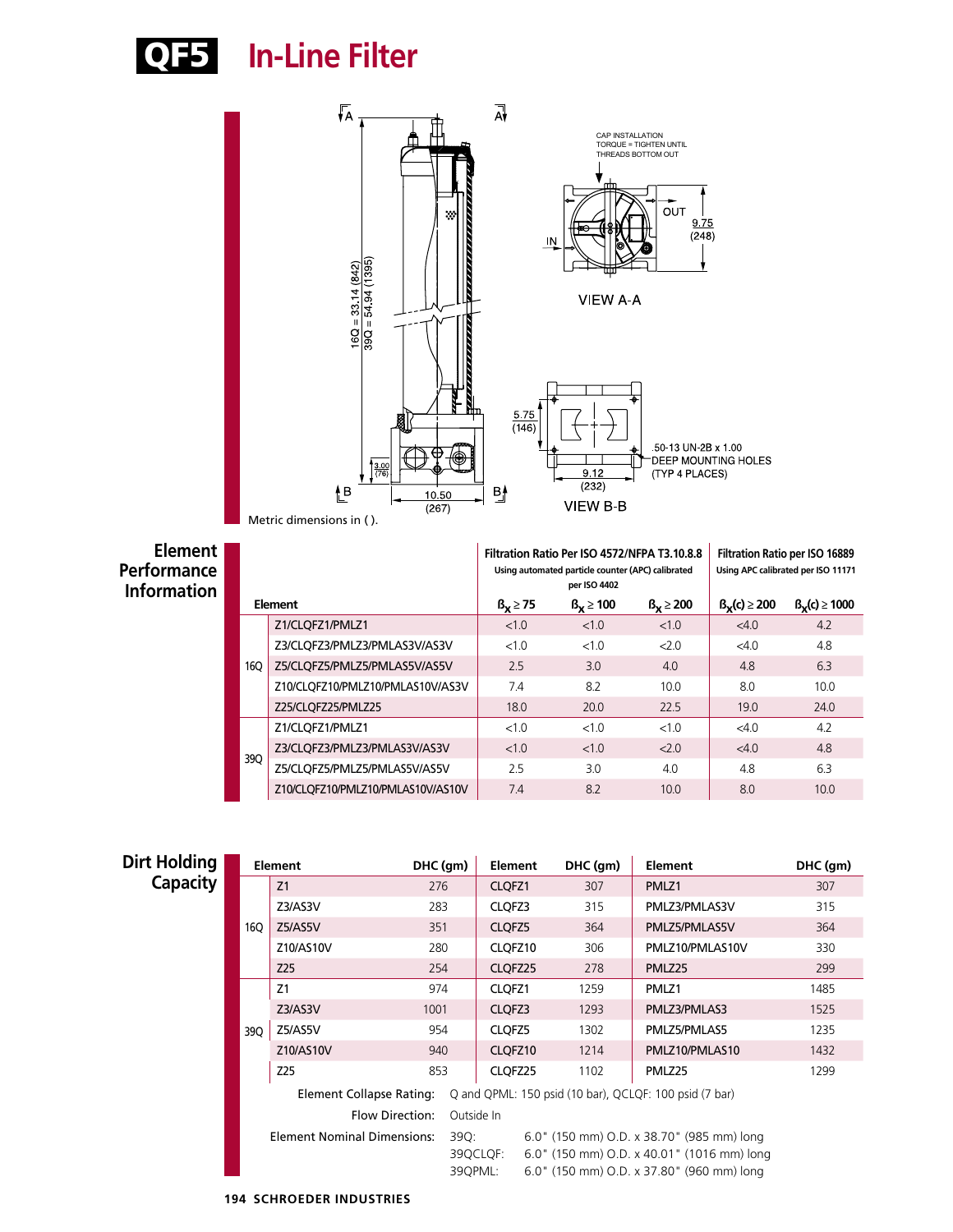# **In-Line Filter** QF5

**QFD5**

**Pressure Drop**

**Information** Based on Flow Rate and Viscosity

**QF15**

**QLF15**

**SSQLF15**

| Type Fluid Appropriate Schroeder Media                                  |                                                                                                       |             |                 |                                                                                                                                                       |                 |               |             |            | <b>Fluid</b>                 | <b>GH</b>       |    |  |  |
|-------------------------------------------------------------------------|-------------------------------------------------------------------------------------------------------|-------------|-----------------|-------------------------------------------------------------------------------------------------------------------------------------------------------|-----------------|---------------|-------------|------------|------------------------------|-----------------|----|--|--|
|                                                                         |                                                                                                       |             |                 | Petroleum Based Fluids All Z-Media <sup>®</sup> and ASP® media (synthetic)                                                                            |                 | Compatibility |             |            |                              |                 |    |  |  |
|                                                                         |                                                                                                       |             |                 | High Water Content All Z-Media <sup>®</sup> and ASP <sup>®</sup> media (synthetic)                                                                    |                 |               | <b>GHHF</b> |            |                              |                 |    |  |  |
|                                                                         | Invert Emulsions 10 and 25 $\mu$ Z-Media <sup>®</sup> and 10 $\mu$ ASP <sup>®</sup> media (synthetic) |             |                 |                                                                                                                                                       |                 |               |             |            |                              |                 |    |  |  |
| Water Glycols 3, 5, 10 and 25 µ Z-Media® and all ASP® Media (synthetic) |                                                                                                       |             |                 |                                                                                                                                                       |                 |               |             |            |                              |                 |    |  |  |
|                                                                         |                                                                                                       |             |                 | Phosphate Esters All Z-Media <sup>®</sup> (synthetic) with H (EPR) seal designation and all ASP <sup>®</sup> media (synthetic)                        |                 |               | <b>RLT</b>  |            |                              |                 |    |  |  |
|                                                                         |                                                                                                       |             |                 | Skydrol <sup>®</sup> 3, 5, 10 and 25 µ Z-Media <sup>®</sup> (synthetic) with H.5 seal designation (EPR seals and stainless steel                      |                 |               |             |            |                              |                 |    |  |  |
|                                                                         |                                                                                                       |             |                 | wire mesh in element, and light oil coating on housing exterior) and all ASP <sup>®</sup> media (synthetic)                                           |                 |               |             |            |                              | KF <sub>5</sub> |    |  |  |
|                                                                         |                                                                                                       | Element     |                 |                                                                                                                                                       |                 |               |             |            |                              |                 |    |  |  |
| Pressure                                                                | <b>Series</b>                                                                                         |             | Part No.        | Element selections are predicated on the use of 150 SUS (32 cSt) petroleum<br>based fluid and 3" flange porting with a 30 psi (2.1 bar) bypass valve. |                 |               |             |            | <b>Element</b>               |                 |    |  |  |
|                                                                         |                                                                                                       | 16 & 39QZ1  |                 | 16QZ1                                                                                                                                                 |                 | 39QZ1         |             |            | <b>Selection</b><br>Based on | <b>SRLT</b>     |    |  |  |
|                                                                         |                                                                                                       | 16 & 39QZ3  |                 |                                                                                                                                                       | 16QZ3           |               |             |            | <b>Flow Rate</b>             |                 |    |  |  |
|                                                                         |                                                                                                       |             | 16 & 39QZ5      |                                                                                                                                                       |                 | 16QZ5         |             |            |                              |                 | K9 |  |  |
|                                                                         |                                                                                                       | 16 & 39QZ10 |                 |                                                                                                                                                       |                 |               |             |            |                              |                 |    |  |  |
|                                                                         |                                                                                                       | 16 & 39QZ25 |                 | 16QZ25 & 39QZ25                                                                                                                                       |                 |               |             |            |                              |                 |    |  |  |
|                                                                         |                                                                                                       |             | 16 & 39QCLQFZ1  | 16QCLQFZ1                                                                                                                                             |                 | 39QCLQFZ1     | 39QCLQFZ3   |            |                              | 2K9             |    |  |  |
| To                                                                      | $Z-$                                                                                                  |             | 16 & 39QCLQFZ3  | 16QCLQFZ3                                                                                                                                             |                 | 39QCLQFZ3     |             |            |                              |                 |    |  |  |
| 500 psi                                                                 | Media <sup>®</sup>                                                                                    |             | 16 & 39QCLQFZ5  | 16QCLQFZ5                                                                                                                                             |                 | 39QCLQFZ5     |             |            |                              |                 |    |  |  |
| $(35 \text{ bar})$                                                      |                                                                                                       |             | 16 & 39QCLQFZ10 | 16QCLQFZ10                                                                                                                                            |                 |               |             | <b>3K9</b> |                              |                 |    |  |  |
|                                                                         |                                                                                                       |             |                 |                                                                                                                                                       | 16 & 39QCLQFZ25 |               | 16QCLQFZ25  |            |                              |                 |    |  |  |
|                                                                         |                                                                                                       |             | 16 & 39QPMLZ1   | 16QPMLZ1                                                                                                                                              |                 | 39QPMLZ1      |             |            |                              |                 |    |  |  |
|                                                                         |                                                                                                       |             | 16 & 39QPMLZ3   | 16QPMLZ3                                                                                                                                              |                 |               | 39QPMLZ3    |            |                              | QF5             |    |  |  |
|                                                                         |                                                                                                       |             |                 |                                                                                                                                                       |                 | 16 & 39QPMLZ5 | 16QPMLZ5    |            |                              | 39QPMLZ5        |    |  |  |
|                                                                         |                                                                                                       |             | 16 & 39QPMLZ10  |                                                                                                                                                       | 16QPMLZ10       |               |             |            |                              |                 |    |  |  |
|                                                                         |                                                                                                       |             | 16 & 39QPMLZ25  | 16QPMLZ25                                                                                                                                             |                 |               |             | 3QF5       |                              |                 |    |  |  |
|                                                                         | Flow                                                                                                  | gpm         |                 | 100<br>0                                                                                                                                              |                 | 200           |             | 300        |                              |                 |    |  |  |
|                                                                         |                                                                                                       | (L/min)     |                 |                                                                                                                                                       | 500             |               | 1000        | 1135       |                              |                 |    |  |  |
|                                                                         | <b>OFD2</b><br>Shown above are the elements most commonly used in this housing                        |             |                 |                                                                                                                                                       |                 |               |             |            |                              |                 |    |  |  |

Shown above are the elements most commonly used in this housing.

Note: *Contact factory regarding use of E media in High Water Content, Invert Emulsion and Water Glycol Applications. For more information, refer to Fluid compatibility: Fire Resistant Fluids, page 21 and 22.*

### QF5 ∆**P**housing for fluids with sp gr = 0.86: ∆**Phousing** ∆**Pelement**



sp gr = specific gravity

Sizing of elements should be based on element flow information provided in the Element Selection chart above.

∆**Pfilter =** ∆**Phousing +** ∆**Pelement**

Exercise:<br>Determine ∆P at 150 gpm (570 L/min) for<br>QF516QZ3VF40D5 using 200 SUS (44 cSt) fluid. **Solution:** ∆Phousing = 3 psi [.21 bar]  $\Delta P_{element}$  = 150 x .04 x (200÷150) = 8.0 psi or

$$
= [570 \times (.04 \div 54.9) \times (44 \div 32) = .57 \text{ bar}]
$$
  
\n
$$
\triangle P_{\text{total}} = 3.0 + 8.0 = 11.0 \text{ psi}
$$
  
\nor  
\n
$$
= [.21 + .57 = .78 \text{ bar}]
$$

| $\Delta P_{element}$ = flow x element $\Delta P$ factor x viscosity factor                                                                                                                                                                                                                                  |     |             |     |  |
|-------------------------------------------------------------------------------------------------------------------------------------------------------------------------------------------------------------------------------------------------------------------------------------------------------------|-----|-------------|-----|--|
| El. $\Delta P$ factors @ 150 SUS (32 cSt):                                                                                                                                                                                                                                                                  |     |             |     |  |
| 16QZ1                                                                                                                                                                                                                                                                                                       | .09 | 39QZ1       | .03 |  |
| 16QZ3/                                                                                                                                                                                                                                                                                                      |     | 39QZ3/      |     |  |
| 16QAS3V                                                                                                                                                                                                                                                                                                     | .04 | 39QAS3V     | .01 |  |
| 16QZ5/                                                                                                                                                                                                                                                                                                      |     | 39QZ5/      |     |  |
| 16QAS5V                                                                                                                                                                                                                                                                                                     | .04 | 39QAS5V     | .01 |  |
| 16QZ10/                                                                                                                                                                                                                                                                                                     |     | 39QZ10/     |     |  |
| <b>16QAS10V</b>                                                                                                                                                                                                                                                                                             | .03 | 39QAS10V    | .01 |  |
| 16QZ25                                                                                                                                                                                                                                                                                                      | .01 | 39QZ25      | .01 |  |
| 16QCLQFZ1                                                                                                                                                                                                                                                                                                   | .07 | 39QCLQFZ1   | .03 |  |
| <b>16OCLOFZ3</b>                                                                                                                                                                                                                                                                                            | .05 | 39OCLOFZ3   | .02 |  |
| <b>16OCLOFZ5</b>                                                                                                                                                                                                                                                                                            | .05 | 39OCLOFZ5   | .02 |  |
| <b>16QCLQFZ10</b>                                                                                                                                                                                                                                                                                           | .04 | 39QCLQFZ10  | .01 |  |
| 16QCLQFZ25                                                                                                                                                                                                                                                                                                  | .03 | 39QCLQFZ25  | .01 |  |
| 16QPMLZ1                                                                                                                                                                                                                                                                                                    | .08 | 39QPMLZ1    | .03 |  |
| 16OPMLZ3/                                                                                                                                                                                                                                                                                                   |     | 390PMLZ3/   |     |  |
| 16OPMLAS3V                                                                                                                                                                                                                                                                                                  | .05 | 39OPMLAS3V  | .02 |  |
| 16OPMLZ5/                                                                                                                                                                                                                                                                                                   |     | 39QPMLZ5/   |     |  |
| 16QPMLAS5V                                                                                                                                                                                                                                                                                                  | .05 | 39QPMLAS5V  | .02 |  |
| 16OPMLZ10/                                                                                                                                                                                                                                                                                                  |     | 39OPMLZ10/  |     |  |
| 16QPMLAS10V .04                                                                                                                                                                                                                                                                                             |     | 39QPMLAS10V | .01 |  |
| 16QPMLZ25                                                                                                                                                                                                                                                                                                   | .02 | 39QPMLZ25   | .01 |  |
| If working in units of bars & L/min, divide above factor by 54.9.                                                                                                                                                                                                                                           |     |             |     |  |
| $\mathbf{r}$ , $\mathbf{r}$ , $\mathbf{r}$ , $\mathbf{r}$ , $\mathbf{r}$ , $\mathbf{r}$ , $\mathbf{r}$ , $\mathbf{r}$ , $\mathbf{r}$ , $\mathbf{r}$ , $\mathbf{r}$ , $\mathbf{r}$ , $\mathbf{r}$ , $\mathbf{r}$ , $\mathbf{r}$ , $\mathbf{r}$ , $\mathbf{r}$ , $\mathbf{r}$ , $\mathbf{r}$ , $\mathbf{r}$ , |     |             |     |  |

*Viscosity factor:* Divide viscosity by 150 SUS (32 cSt).